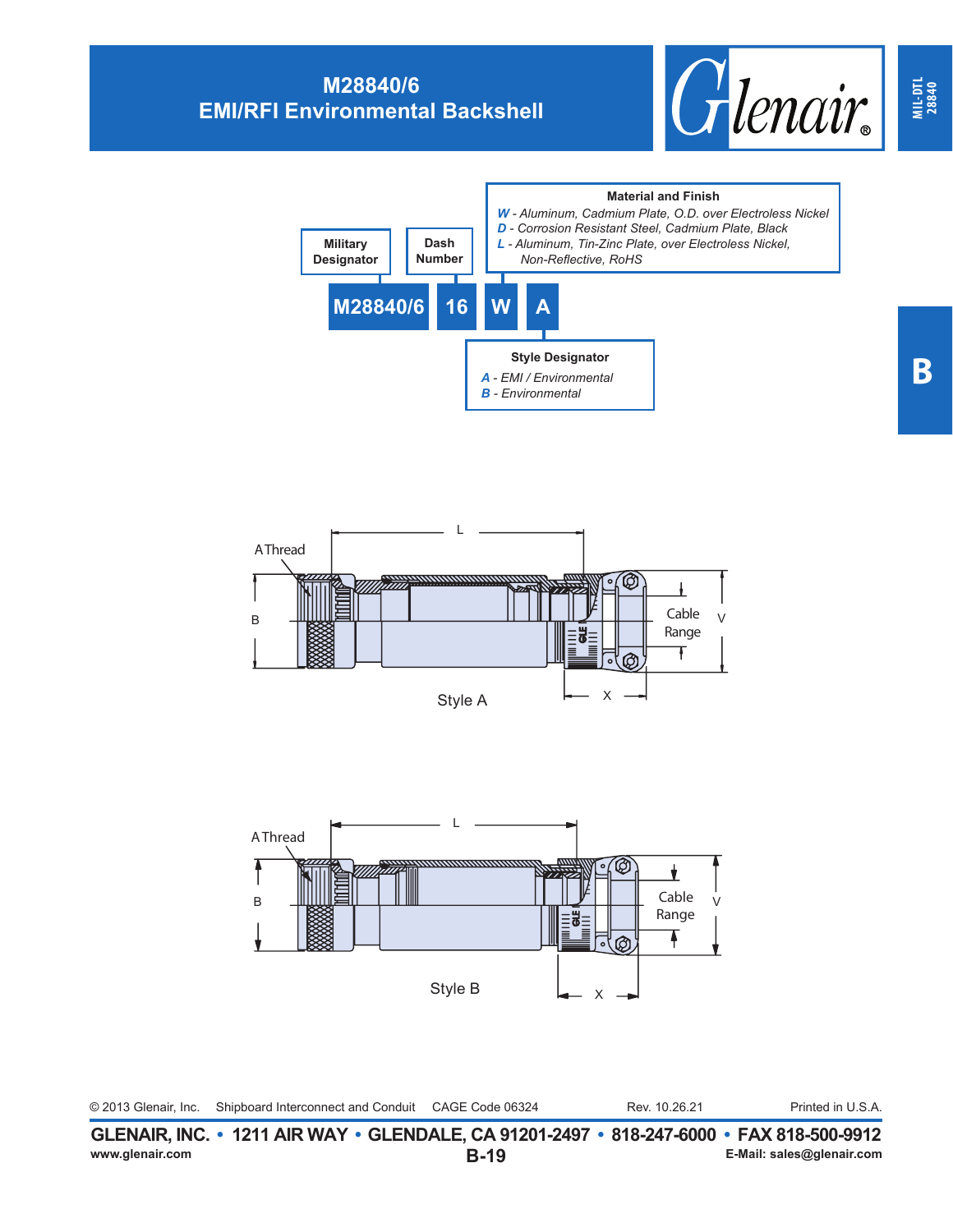

## **M28840/6 EMI/RFI Environmental Backshell**

| Dash   |            | A Thread Class<br>2B | <b>B</b> Diameter<br>Max. | C Diameter<br>Max. | <b>D</b> Diameter<br>Min. | Cable Range   |               |
|--------|------------|----------------------|---------------------------|--------------------|---------------------------|---------------|---------------|
| Number | Designator |                      |                           |                    |                           | Max.          | Min.          |
| 01     | A(11)      | .750-20 UNEF         | 1.028 (26.11)             | 1.156 (29.36)      | .750 (19.05)              | .312(7.92)    | .188(4.77)    |
| 02     | B (13)     | .875-20 UNEF         | 1.141 (28.98)             | 1.156 (29.36)      | .750 (19.05)              | .312(7.92)    | .188(4.77)    |
| 03     | B (13)     | .875-20 UNEF         | 1.141 (28.98)             | 1.156 (29.36)      | .750 (19.05)              | .438 (11.12)  | .281 (7.14)   |
| 04     | C(15)      | 1.000-20 UNEF        | 1.263 (32.08)             | 1.281 (32.54)      | .875(22.23)               | .312(7.92)    | .188(4.77)    |
| 05     | C(15)      | 1.000-20 UNEF        | 1.263 (32.08)             | 1.281 (32.54)      | .875 (22.23)              | .438 (11.12)  | .281 (7.14)   |
| 06     | C(15)      | 1.000-20 UNEF        | 1.263 (32.08)             | 1.281 (32.54)      | .875(22.23)               | .562(14.27)   | .344(8.74)    |
| 07     | C(15)      | 1.000-20 UNEF        | 1.263 (32.08)             | 1.406 (35.71)      | 1.000 (25.40)             | .750 (19.05)  | .438 (11.12)  |
| 08     | D(17)      | 1.125-18 UNEF        | 1.387 (35.23)             | 1.406 (35.71)      | 1.000(25.40)              | .625(15.87)   | .375(9.52)    |
| 09     | D(17)      | 1.125-18 UNEF        | 1.387 (35.23)             | 1.406 (35.71)      | 1.000(25.40)              | .750 (19.05)  | .438 (11.12)  |
| 10     | D(17)      | 1.125-18 UNEF        | 1.387 (35.23)             | 1.531 (38.89)      | 1.125 (28.58)             | .938 (23.82)  | .625(15.87)   |
| 11     | E(19)      | 1.250-18 UNEF        | 1.513(38.43)              | 1.531 (38.89)      | 1.125 (28.58)             | .625(15.87)   | .375(9.52)    |
| 12     | E(19)      | 1.250-18 UNEF        | 1.513(38.43)              | 1.531 (38.89)      | 1.125 (28.58)             | .938 (23.82)  | .625(15.87)   |
| 13     | F(23)      | 1.438-18 UNEF        | 1.703 (45.51)             | 1.656 (42.06)      | 1.250 (31.75)             | .750 (19.05)  | .438 (11.12)  |
| 14     | F(23)      | 1.438-18 UNEF        | 1.703 (45.51)             | 1.656 (42.06)      | 1.250(31.75)              | .938 (23.82)  | .625(15.87)   |
| 15     | F(23)      | 1.438-18 UNEF        | 1.703 (45.51)             | 1.781 (45.24)      | 1.375 (34.93)             | 1.188 (30.17) | .812 (20.62)  |
| 16     | G(25)      | 1.562-18 UNEF        | 1.825 (46.35)             | 1.781 (45.24)      | 1.375 (34.93)             | .938 (23.82)  | .625(15.87)   |
| 17     | G(25)      | 1.562-18 UNEF        | 1.825 (46.35)             | 1.781 (45.24)      | 1.375 (34.93)             | 1.188 (30.17) | .812(20.62)   |
| 18     | G(25)      | 1.562-18 UNEF        | 1.825 (46.35)             | 1.781 (45.24)      | 1.375 (34.93)             | 1.250 (31.75) | .875(22.23)   |
| 19     | G(25)      | 1.562-18 UNEF        | 1.825 (46.35)             | 2.156 (54.76)      | 1.750 (44.45)             | 1.380 (35.05) | 1.000(25.4)   |
| 20     | H(29)      | 1.875-16 UNS         | 2.143 (54.43)             | 2.156 (54.76)      | 1.750 (44.45)             | 1.188(30.17)  | .812(20.62)   |
| 21     | H (29)     | 1.875-16 UNS         | 2.143 (54.43)             | 2.156 (54.76)      | 1.750 (44.45)             | 1.380 (38.05) | 1.000(25.4)   |
| 22     | J(33)      | 2.062-16 UNS         | 2.329 (59.16)             | 2.281 (57.94)      | 1.875 (47.63)             | 1.380 (38.05) | 1.000(25.4)   |
| 23     | J(33)      | 2.062-16 UNS         | 2.329 (59.16)             | 2.281 (57.94)      | 1.875 (47.63)             | 1.625 (41.28) | 1.250 (31.75) |
| 24     | A(11)      | .750-20 UNEF         | 1.028 (26.11)             | 1.156 (29.36)      | .750 (19.05)              | .438 (11.12)  | .281(7.14)    |
| 25     | A (11)     | .750-20 UNEF         | 1.028 (26.11)             | 1.281 (32.54)      | .875 (22.22)              | .562(14.27)   | .344(8.74)    |
| 26     | B(13)      | .875-30 UNEF         | 1.141 (28.98)             | 1.281 (32.54)      | .875(22.22)               | .562(14.27)   | .344(8.74)    |
| 27     | B (13)     | .875-30 UNEF         | 1.141 (28.98)             | 1.406 (35.71)      | 1.000(25.4)               | .625(15.87)   | .375 (9.52)   |
| 28     | C(15)      | 1.000-20 UNEF        | 1.263 (32.08)             | 1.406 (35.71)      | 1.000(25.4)               | .625(15.87)   | .375(9.52)    |

© 2013 Glenair, Inc. Shipboard Interconnect and Conduit CAGE Code 06324 **Printed in U.S.A.** 

**B-20 GLENAIR, INC. • 1211 AIR WAY • GLENDALE, CA 91201-2497 • 818-247-6000 • FAX 818-500-9912**<br>E-Mail: sales@glenair.com **www.glenair.com E-Mail: sales@glenair.com**

**MIL-DTL**